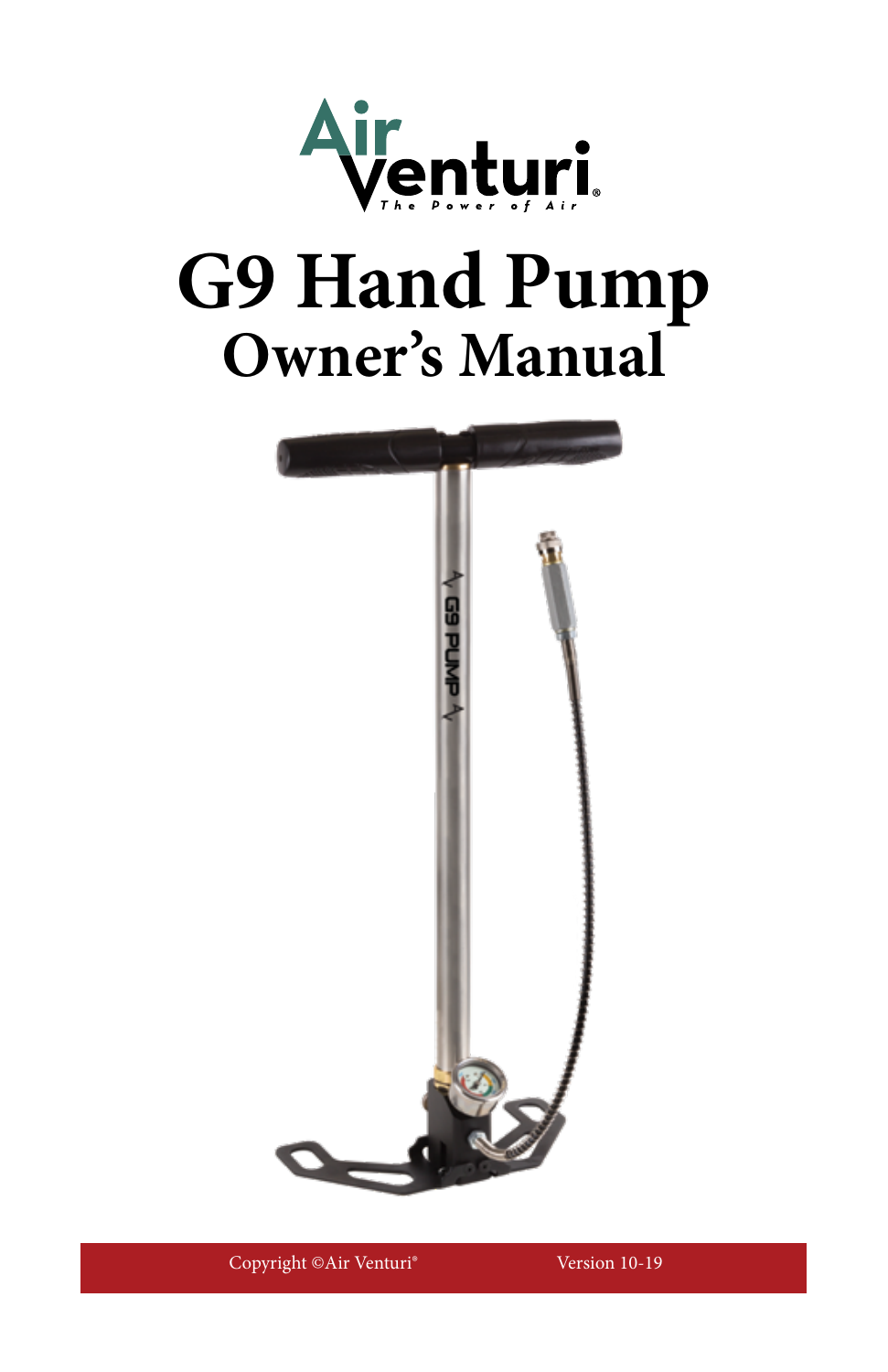#### **4,500 psi/310 bar maximum output pressure**

#### **Features**

- Soft, comfortable ergonomic handle
- Folding footplate
- Female quick-disconnect adapter
- Inline moisture filter
- Test plug
- Oil-filled air pressure gauge (manometer)
- Smaller hose diameter
- Flexible hose with spiral steel cage
- Accessory kit with spanner wrench, lubricating oil, & instructions for maintenance & rebuilding
- Pumps to 4,500 PSI
- One-year warranty

#### **Accessories**

|                                       | l pc  |
|---------------------------------------|-------|
| 2: High-pressure Stem Sealing Ring    | 2 pcs |
|                                       | 2 pcs |
|                                       | 5 pcs |
|                                       | 2 pcs |
|                                       | 2 pcs |
| 7: Sealing Gasket for Bleed Valve     | 2 pcs |
|                                       | 2 pcs |
| 9: Seal Ball (for one-way inlet hole) | 2 pcs |
|                                       | l pc  |
|                                       | 1 pc  |
|                                       | 1 pc  |
|                                       | 1 pc  |
|                                       |       |

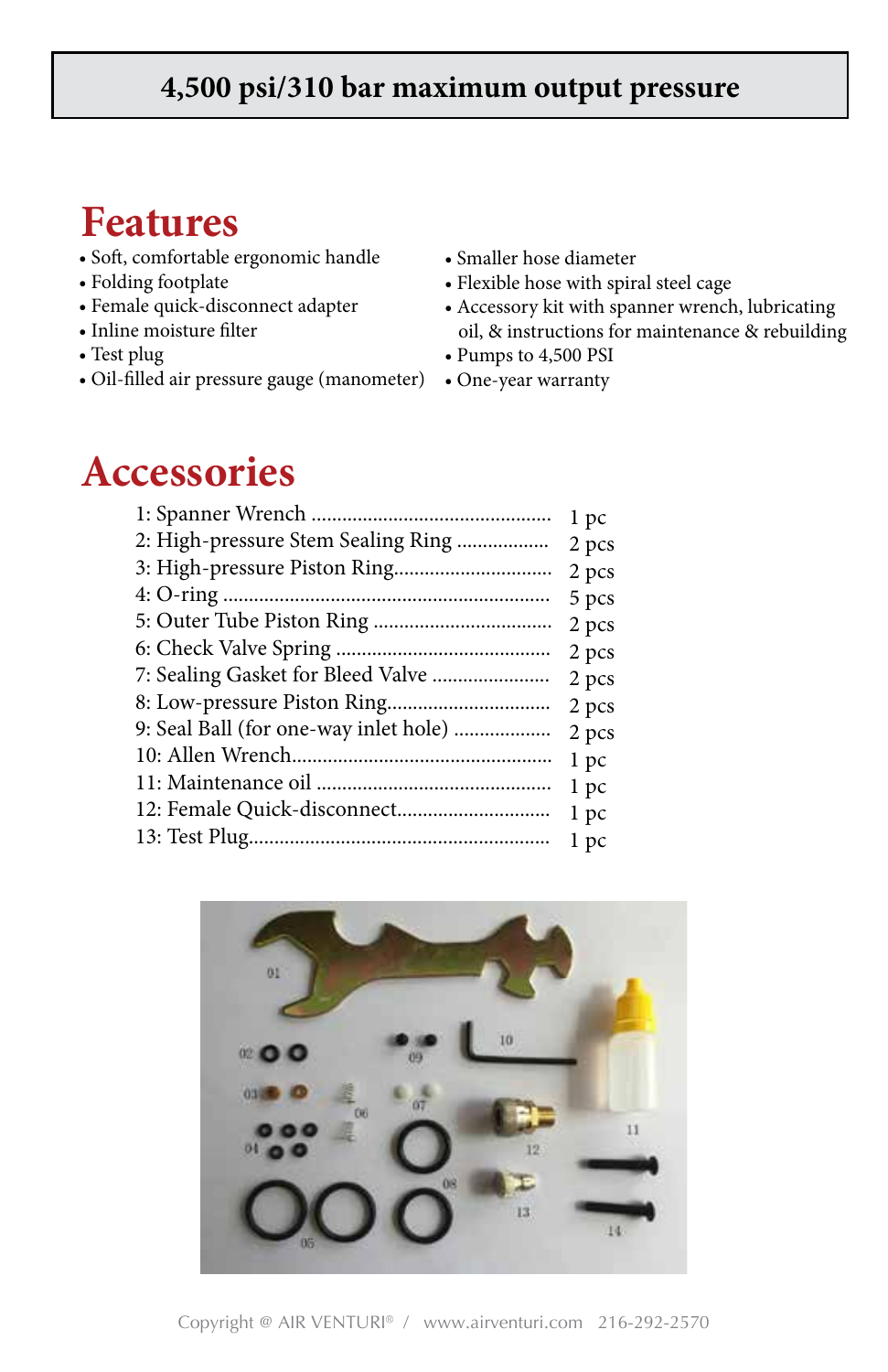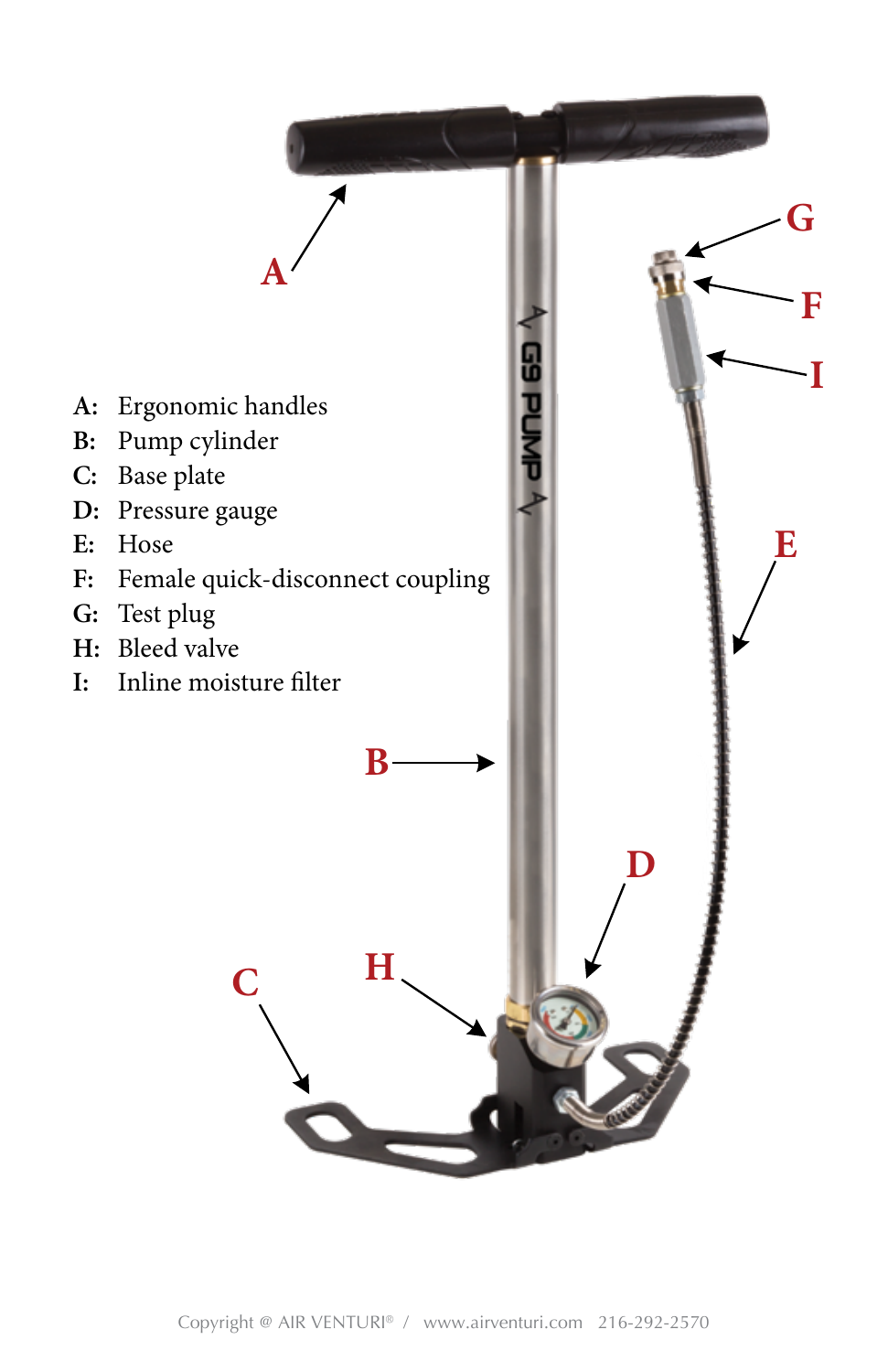# **Testing**

- 1. Insert the test plug (G) into the female quick disconnect (F)
- 2. Be sure the collar on the female fitting snaps forward when installing, securing it in place. In some cases, you may have to push the collar forward into the secure position
- 3. Apply tension to the female fitting in an attempt to pull it off of the male fitting to make sure the connection is secure. If for any reason the male and female connectors separate during this process, contact Air Venturi tech support at 216-220-1180.
- 4. Open the bleed valve (H) completely
- 5. Pump the handle rapidly about 20 times you should face little/no resistance during pumping. This ensures that there is no air built up in the line.
- 6. Tighten bleed valve (H) completely
- 7. Pump the handle rapidly until the gauge reads 100 bar/1450 psi
- 8. Open the bleed valve (H) to release air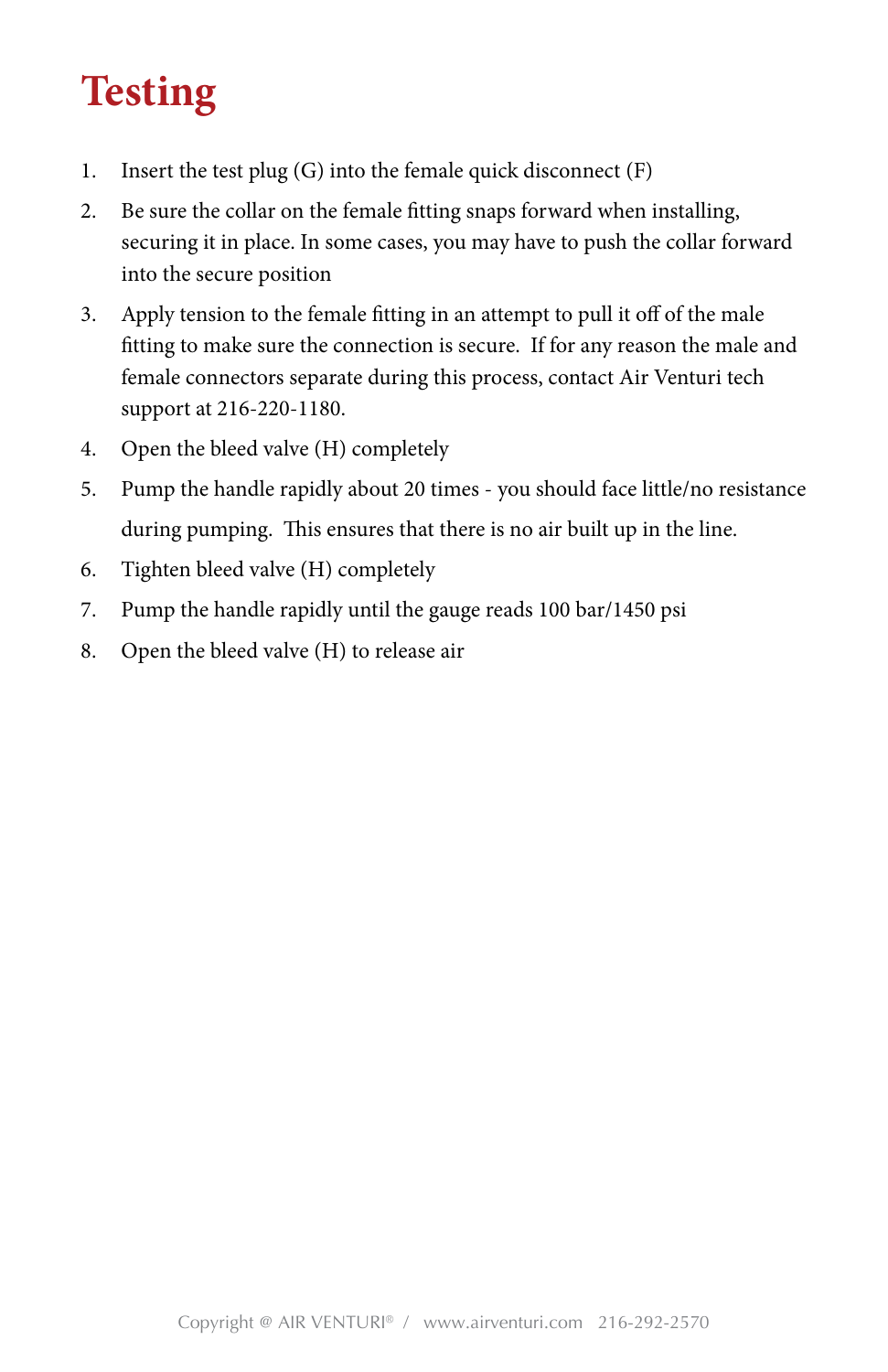## **Operation**

- 1. Before you start pumping:
- 2. Make sure the bleed valve is tightened completely.
- 3. Stand on the pump's footplate to stabilize the unit.
- 4. Make sure hose is straight (no kinks or bends)
- 5. Connect the pump to the reservoir/airgun you want to fill with air.
- 6. Be sure the collar on the female fitting snaps forward when installing, securing it in place. In some cases, you may have to push the collar forward into the secure position.
- 7. Apply tension to the female fitting in an attempt to pull it off of the male fitting to make sure the connection is secure. If for any reason the male and female connectors separate during this process, contact Air Venturi tech support at 216-220-1180.
- 8. Start pumping by pulling the handle completely up, pause, then push pump handle all the way down. The pressure will initially spike, and as you continue pumping, it will rise slowly.\*
- 9. As you continue to pump, you will experience increased resistance as the pressure in the reservoir increases.
- 10. Repeat pumping until the gauge shows you've reached the desired pressure. Be sure to not overheat pump.
- 11. Once desired pressure reached, open the bleed valve quickly to release the remaining air in the hose. You may see water vapor/water drops when bleeding out the air - this is normal.

*Important: Open Bleed valve on pump quickly and fully, do not bleed slowly. This ensures the check valve on the airgun or container closes completely and immediately.*

*If you are filling a scuba or carbon fiber tank that has a shut-off valve, you will need to shut off the valve before opening the bleed valve on the pump.*

*\* Several quick strokes may be required to initially seat seals in some filling adapters and valves. Once gauge shows gaining pressure, slow down to prevent overheating.*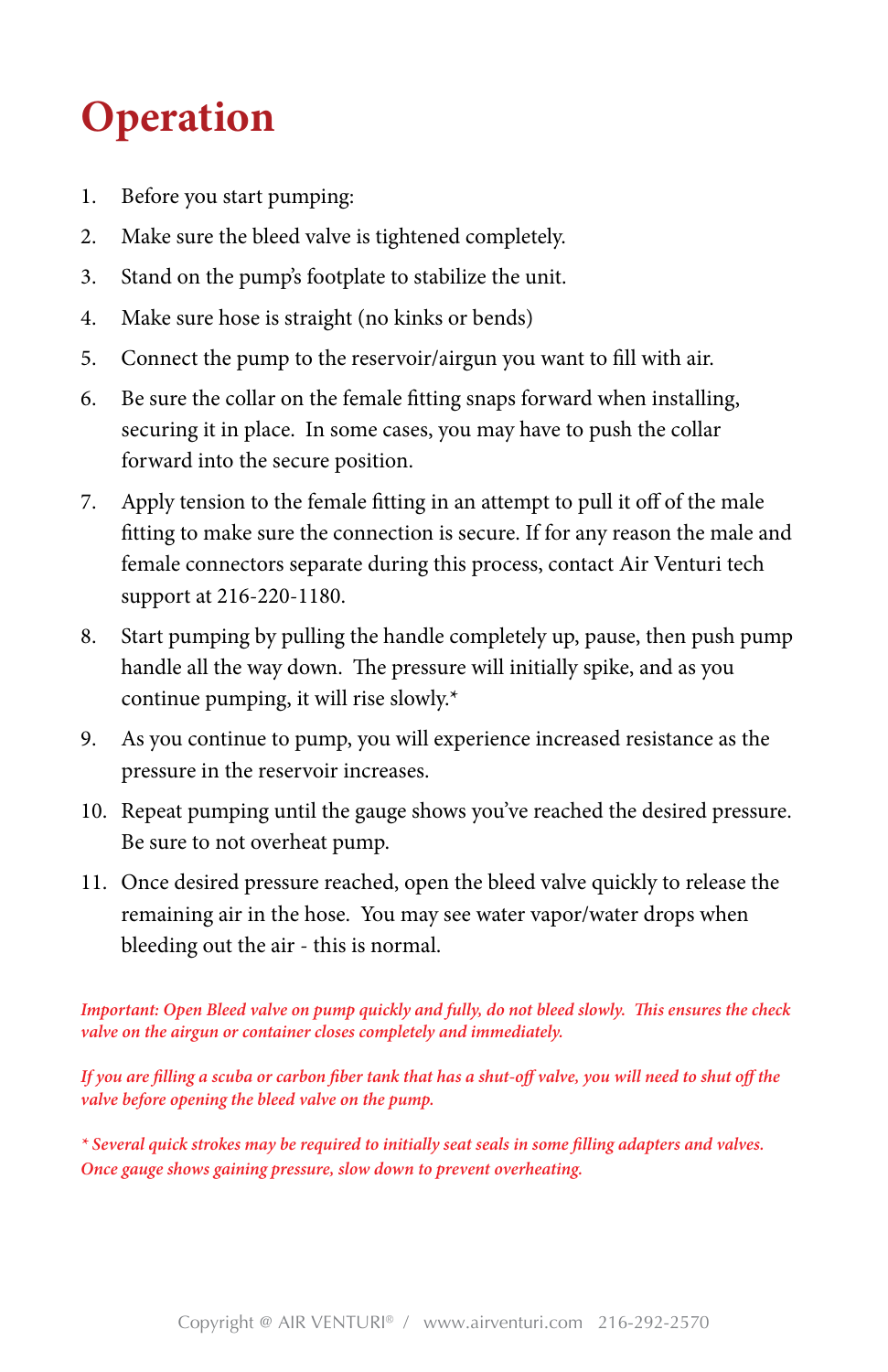

Using the spanner wrench, open the check valve in the base plate. Clean or replace the check valve.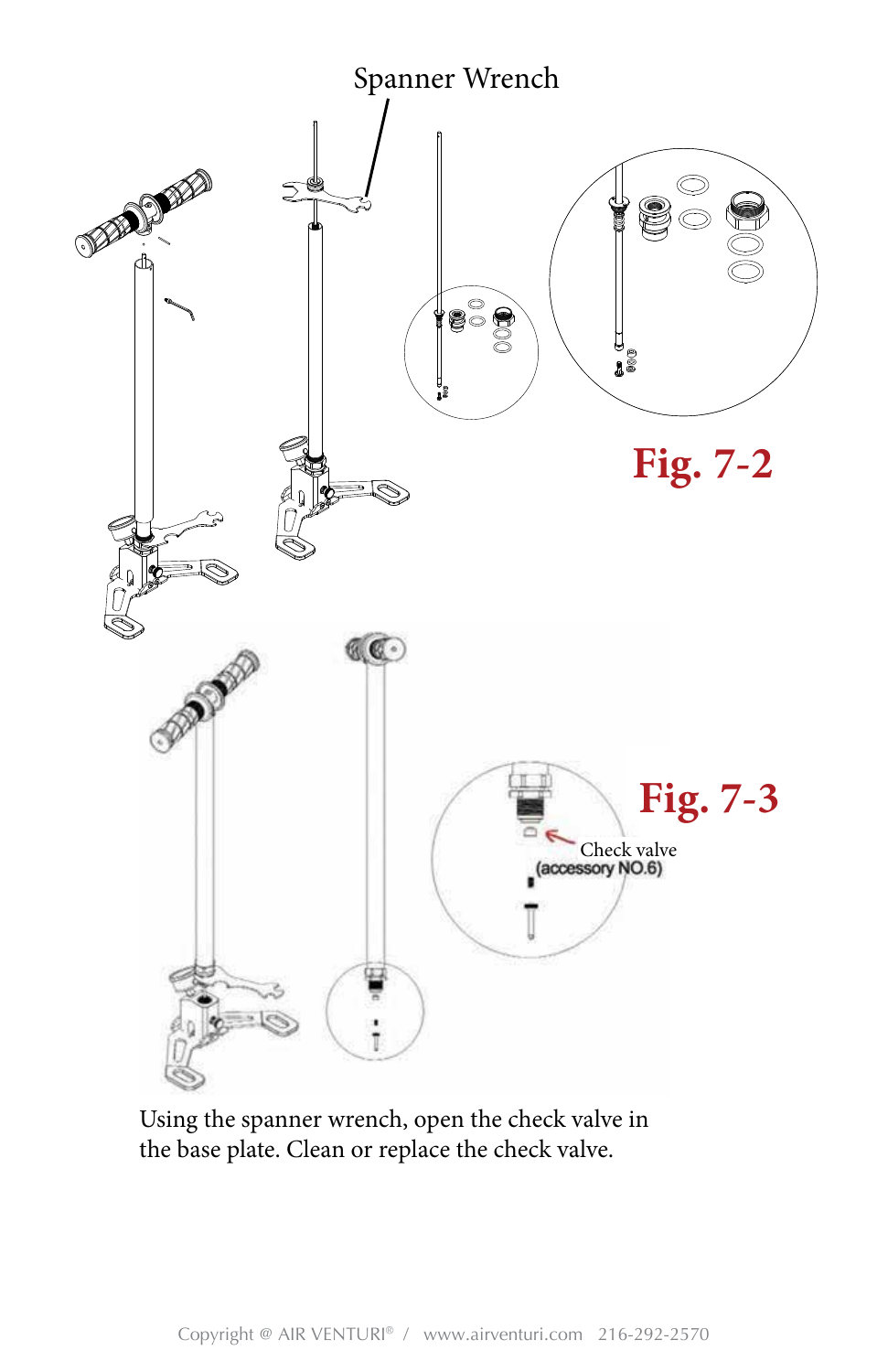

Lubricate pump with silicone oil as shown. Lubricate pump with silicone oil as shown.

Pump up and down several times (without con-Pump up and down several times (without connecting to a reservoir or tank and without using the necting to a reservoir or tank and without using the test plug) after adding the silicone oil. Any excess test plug) after adding the silicone oil. Any excess oil must be drained from the pump through the oil must be drained from the pump through the pump in order to avoid the possibility of the possibility of the possibility of the possibility of the possibility of the possibility of the possibility of the possibility of the possibility of the possibility of the possi pumping action in order to avoid the possibility of an explosion.

When you bleed the air from the hose, you may hear hissing and the sound of water as the air is released. That's the residual air left in the hose. The larger the volume of air, the louder the sound. If it's exceptionally loud or louder than what you've previously experienced, the check valve of the reservoir or container may not be functioning properly.

It's also possible the valve in the reservoir or tank may be defective, loose or not working properly. **To ensure the check valve on the gun or container closes completely and immediately, fully and quickly open the bleed valve on the pump. Do not slowly or partially open the pump's bleed valve**.

To determine if it's the pump or the device that's being filled, use the pump to fill other tanks or reservoirs. If the other items do not exhibit the same issues, then the pump is not the cause of the problem.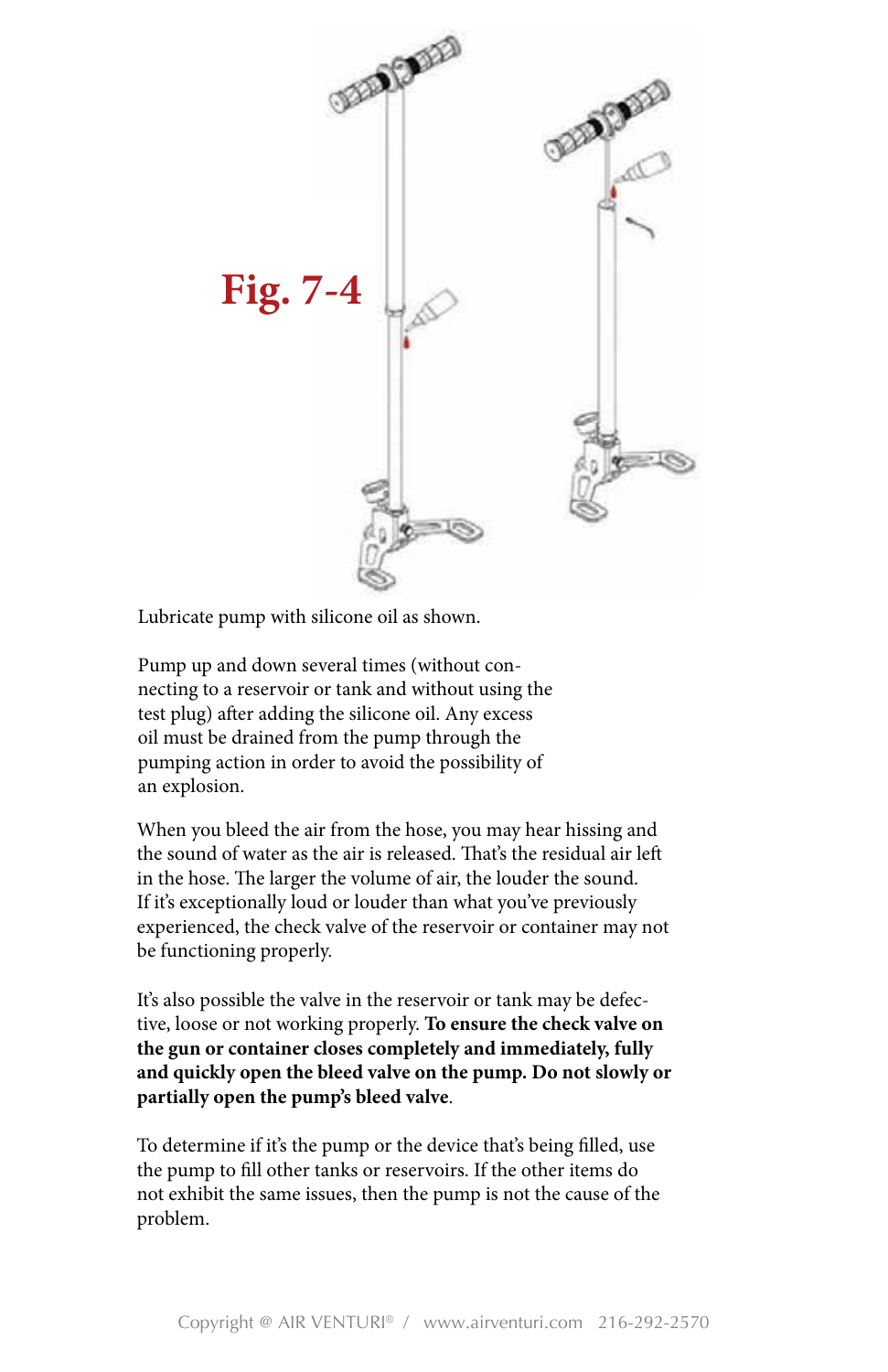### **Replacing the Inline Moisture Filter**

- 1. With the bleed valve open to ensure there is no pressure in the system, locate the filter housing on the output end of the hose.
- 2. With a wrench, twist the housing counter-clockwise until it is removed from the hose. Inside of the housing you will find one filter cartridge.
- 3. Remove the filter cartridge and replace it with a new one.

4. Thread the filter housing back onto the end of the hose by turning clockwise until tight. This part should be wrench tight to ensure there will be no leaks.







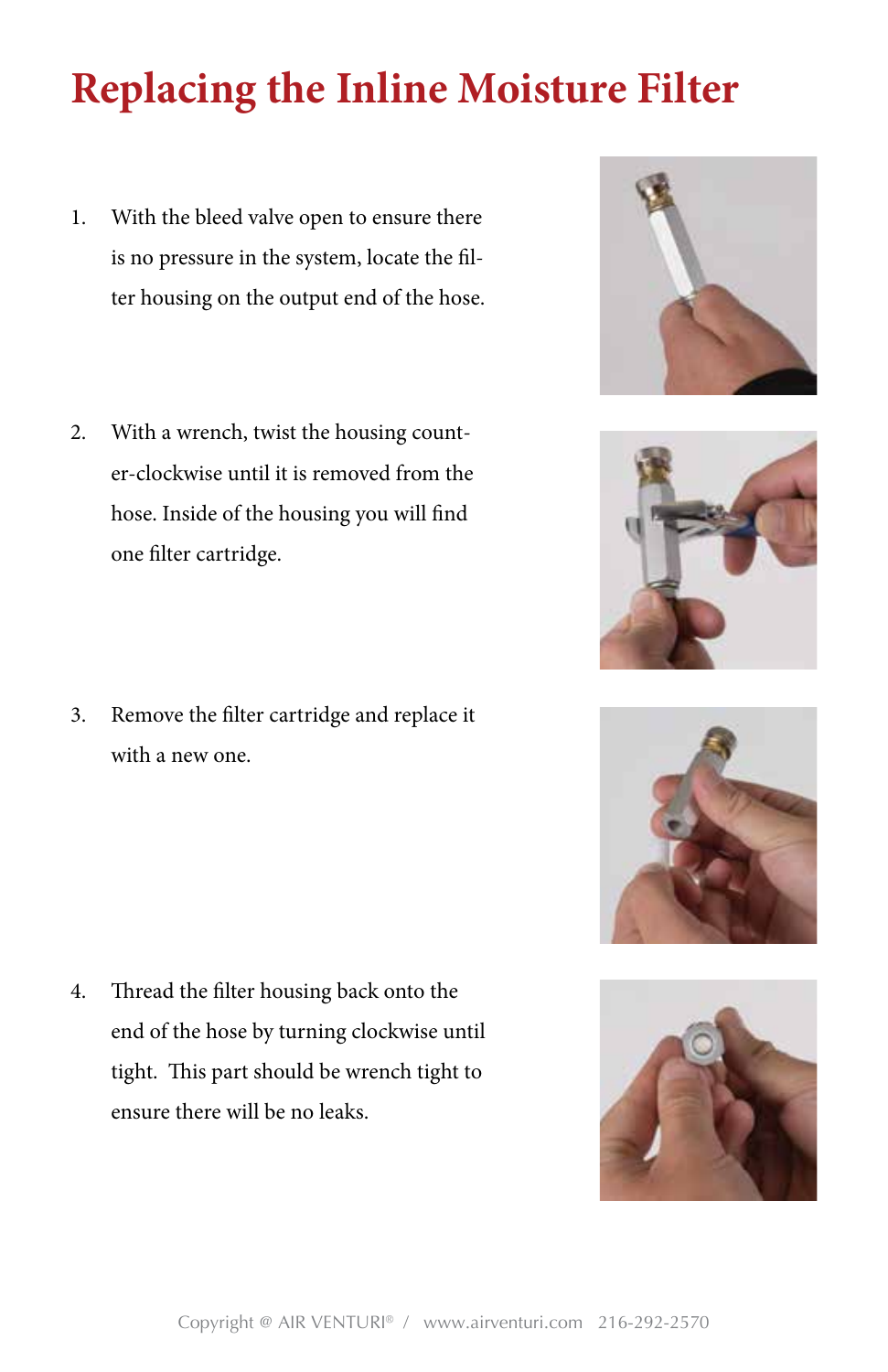### **Two-year limited warranty One-year Limited Warranty**

The G9 pump is warranted to the retail consumer for one year from the date of retail purchase against defects in material and workmanship.

**What is covered:** Replacement parts and labor. Transportation charges to consumer for repaired product.

**What is NOT covered:** (1) Transportation charges to Air Venturi for defective products. (2) Damages caused by abuse or failure to perform normal maintenance. (3) Parts subject to normal wear and tear. (4) Consequential damages, incidental damages or incidental expenses including damage to property. (5) Any other expense.

**NOTE:** Some states do not allow the exclusion or limitation of incidental or consequential damages, so the above limitation or exclusion may not apply to you.

**Warranty claims for U.S. and Canadian customers:** Return product to Air Venturi. Call Air Venturi at 216-220-1180 before returning any product.

**Implied warranties:** Any implied warranties, including the implied warranties of merchantability and fitness for a particular purpose, are limited in duration to one year from date of retail purchase.

**NOTE:** Some states do not allow limitations on how long an implied warranty lasts, so the above limitation may not apply to you.

To the extent any provision of this warranty is prohibited by federal, state or municipal law which cannot be preempted, it shall not be applicable. This warranty gives you specific legal rights, and you may also have other rights which vary from state to state and country to country.

Illustrations and photographs are for information purposes only and may not show the exact model purchased.

**Warranty will be invalid if:** (1) The pump has been incorrectly disassembled or reassembled. (2) The pump is found to have lubrication not recommended by Air Venturi. (3) The pump has been fitted with non-Air Venturi parts. (4) The pump has been misused or abuse. (5) The original purchase receipt cannot be presented.

**Warranty does NOT cover:** (1) Any damage or faults caused by owner misuse or action. (2) Shipment damage of the pump to or from Air Venturi.

This warranty is in addition to your statutory rights. Retain your sales receipt as proof of purchase, as it will be required to obtain warranty service.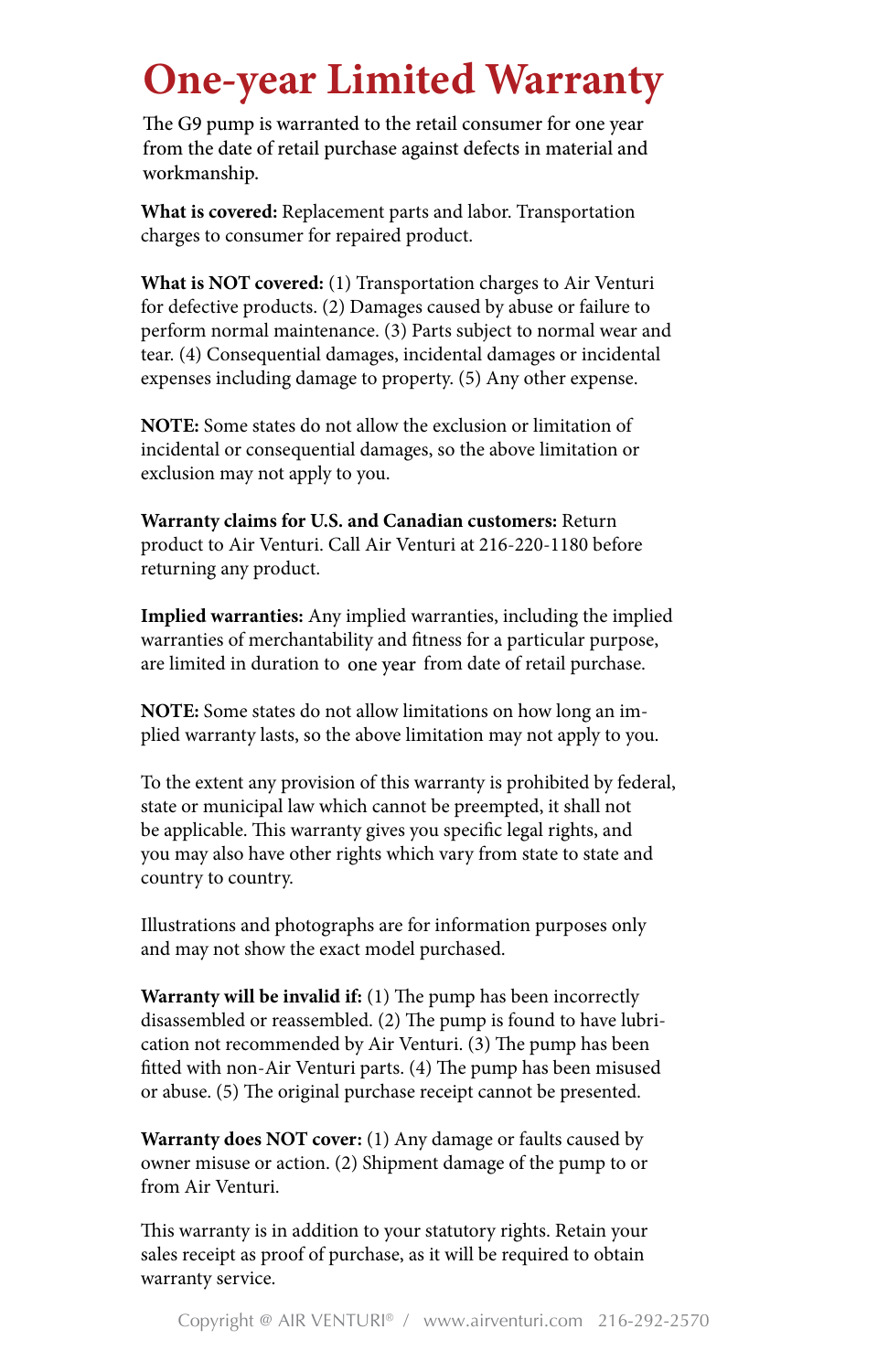**A MARNIMG.** DO NOT DISASSEMBLE ANY JOINT WHEN THERE **WARNING:** BO NOT DISASSEMBLE ANY JOIN NARNING: IS ANY RESIDUAL AIR IN THE PU **THE BLAST OF AIR AND WILL VOID YOUR WARRANTY. IS ANY RESIDUAL AIR IN THE PUMP! DOING SO DO NOT PUT ANY PART OF YOUR BODY NEAR THE BLEED VALVE AIR VENT OR POINT THE VENT AT PEOPLE OR ANIMALS. THE BLAST OF AIR AND WATER MAY CAUSE INJURY OR DEATH.**

# **Troubleshooting Troubleshooting**

**Issue #1—**The pressure gauge needle isn't moving or seems to be moving very slowly even though you've been pumping for some time.

**Cause:** You didn't close the bleed valve.

**Solution:** Close the bleed valve.

**Cause:** Air leak in the pump or hose.

**Solution:** Test for slow leaks by putting the pump base, hose and test plug in water to see if there are bubbles, which indicate leaking air.

**Issue #2—**While pumping, the upward stroke is light **Issue #2** --While pumping, the upward stroke is light **but the downward stroke is heavy...or the pump handle** dle pushes up by itself. pushes up by itself.

**Cause:** Faulty o-ring.  **Cause:** Faulty o-ring. **Solution:** Refer to figure 7-2 to replace o-ring.

**Issue #3—** During pumping, the upward pull is very heavy, and the pump handle is automatically sucked back down without manual effort.

**Cause:** Dirt in the check valve.

**Solution:** Remove dirt from check valve.

**Cause:** Check valve in the base plate is damaged or isn't sealing for another reason.

 **Solution:** Refer to figure 7-3 to replace or fix check valve.

**Issue #4—**Upward and downward strokes are unusually heavy.

**Cause:** Lack of oil.

 **Solution:** Refer to figure 7-4 to properly lubricate.

**Issue #5—**Pressure gauge needle doesn't point to zero. **Cause:** Defective pressure gauge. **Solution:** Replace pressure gauge.

**If you need technical or If you need technical or maintenance help, maintenance help, call call Air Venturi tech support: 216-220-1180**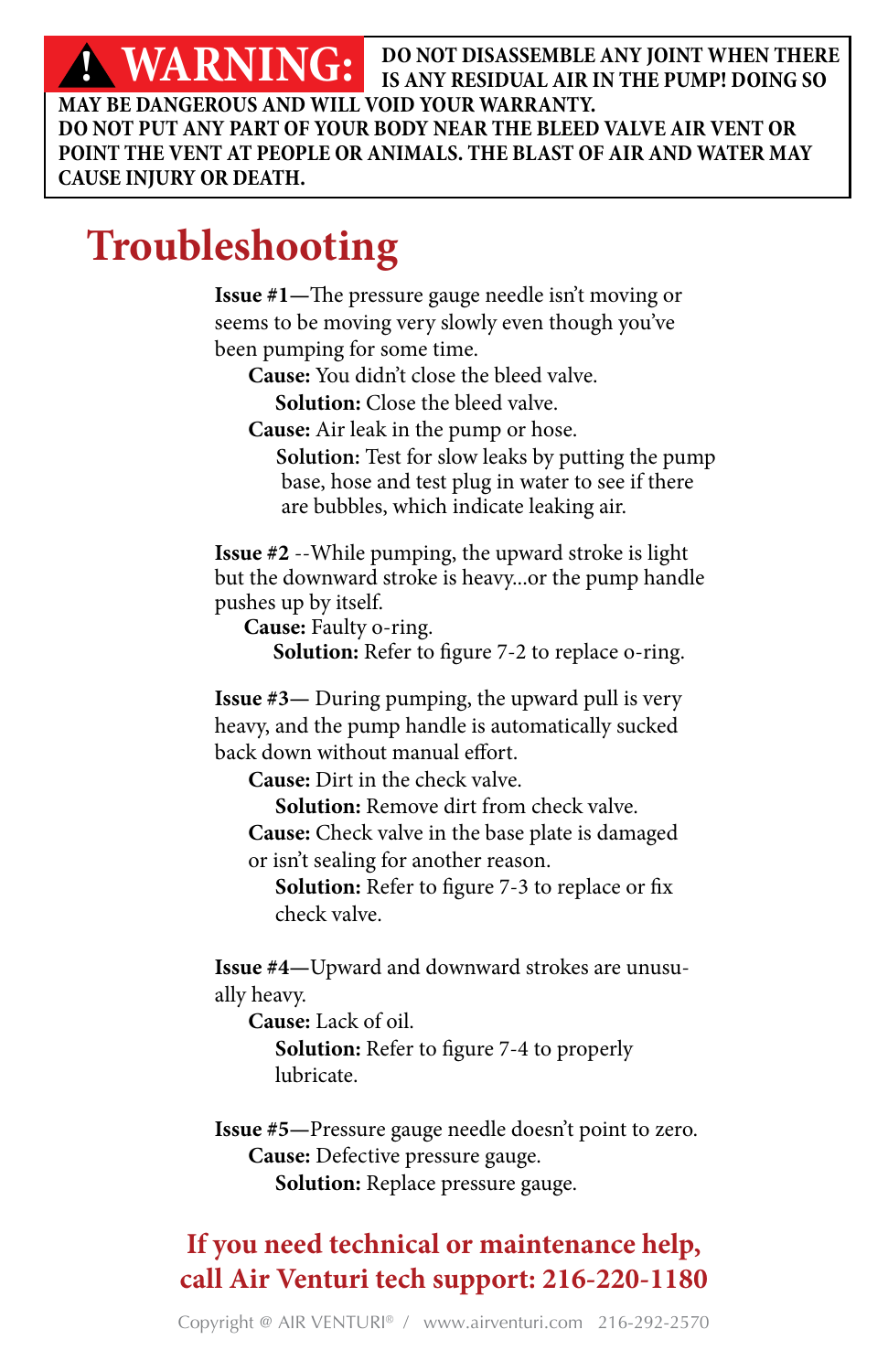#### **Notes**